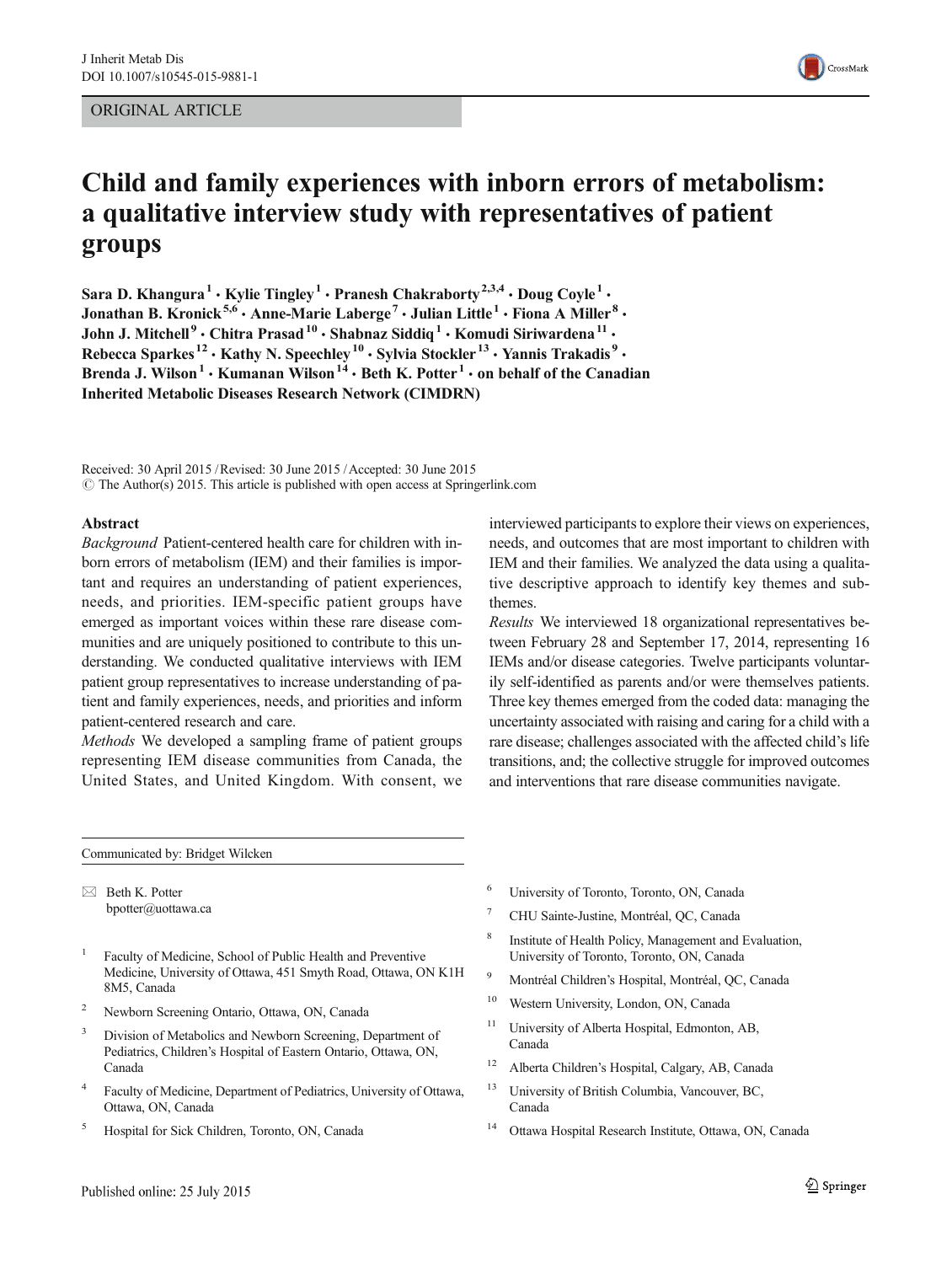Conclusion Health care providers can support children with IEM and their families by acknowledging and reducing uncertainty, supporting families through children's life transitions, and contributing to rare disease communities' progress toward improved interventions, experiences, and outcomes.

# Background

Advances in diagnostic and therapeutic interventions for children with inborn errors of metabolism (IEM) are preserving and extending the lives of affected children. However, the impacts of these interventions on the experiences and daily lives of children with IEM and their families are not well understood (Potter et al [2013](#page-8-0)). While several studies have undertaken quantitative investigation into psychosocial, quality of life, and related outcomes (Cederbaum et al [2001](#page-8-0); Fabre et al [2013](#page-8-0); Weber et al [2012\)](#page-8-0), fewer have described affected children's and families' experiences using a qualitative approach (Packman et al [2010;](#page-8-0) Vegni et al [2010\)](#page-8-0). Nonetheless, the importance of understanding the patient and family experience as part of providing patientcentered care is gaining recognition (Liberati [2011](#page-8-0)). This may be of particular importance for rare diseases like IEM, where there is considerable clinical heterogeneity, emphasizing the relevance of personalized care that is tailored to individual needs (Andersson et al [2005](#page-8-0)).

Patient groups have emerged as leading voices and advocates for patients with rare diseases like IEM and their families (Hall [2013\)](#page-8-0). Often initiated by patients and families themselves, these groups have been instrumental toward defining and furthering the needs and priorities of rare disease patient communities (Dunkle et al [2010\)](#page-8-0). The perspectives of these groups thus promise to lend value to understanding the collective experiences, priorities, and concerns of patients and their families.

The Canadian Inherited Metabolic Diseases Research Network (CIMDRN) is a national network of researchers and collaborators investigating interventions and outcomes for children with IEM and their families (Potter et al [2013\)](#page-8-0). As part of CIMDRN's research into patient and family experiences, we conducted a qualitative interview study to gain insight from patient groups that support children with IEM and their families. Specifically, we sought perspectives on some of the most important experiences, needs, and priorities of families living with and managing pediatric IEM. In addition to informing patientcentered health care and support services for IEM, we

aimed to enrich and advance current understanding of children's and families' experiences in order to support patient- and family-oriented outcomes research in the field of IEM.

# Method

#### Design, sampling, recruitment, and participants

We sought to conduct qualitative, semi-structured interviews with a maximum of 20–30 participants, or until saturation of concepts and themes (Walker [2012](#page-8-0)) was reached. We developed a sampling frame of eligible patient groups using suggestions from study investigators, the Canadian Directory of Genetic Support Groups (Canadian Association of Genetic Counsellors [n.d.\)](#page-8-0) and targeted internet searches. While eligibility was initially limited to Canadian groups, it was later expanded to include any English-speaking rare disease patient group with a public Internet presence and a focus on one or more IEMs. This expanded eligibility allowed for a larger sampling frame from which to characterize experiences with IEM—an objective that transcends geographic borders. Individual participant eligibility was restricted to those employed by, or working on a volunteer basis for, an eligible group, and who held a spokesperson and/or representative role. The particular eligible individual from the patient group was generally selected by the respondent and/or the patient group.

Recruitment invitations were distributed by email or web contact forms in batches (between 5 and 21 at one time). Eligible participants were invited to participate via e-mail or electronic web forms available on the patient group internet sites. Non-responders received one follow-up invitation. Respondents were asked to provide signed, informed consent to participate in the study and were provided with the proposed interview questions in advance. Telephone interviews were then scheduled, conducted, and audio-recorded. The study protocol was approved by the Ottawa Health Science Network Research Ethics Board (OHSN-REB).

# Data collection

Interviews were conducted by two members of CIMDRN's research staff (SDK, KT) using a semi-structured interview guide which was informed by a broad scoping review of relevant patient- and family-oriented outcomes (Khangura et al [2015](#page-8-0)). The guide addressed such topics as quality of life, physical, mental and social health, and health care experiences. The guide was reviewed by study investigators with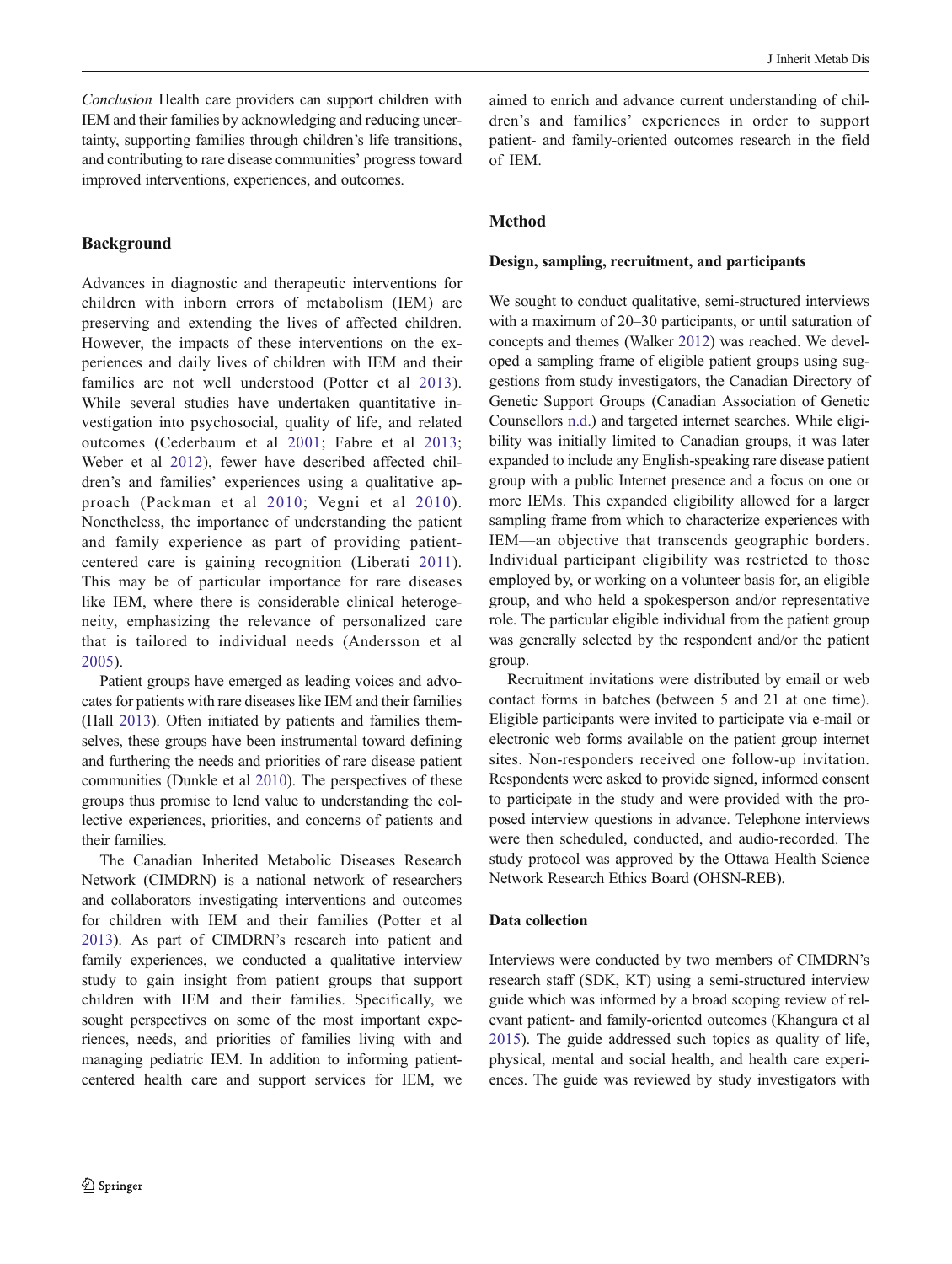expertise in the clinical management of IEM and/or qualitative research.

An experienced medical transcriptionist transcribed each audio-recorded interview which was later verified by a researcher (SS) who simultaneously listened to the audiorecording while reading the corresponding transcript. In one instance, the recording device failed; however, this participant had provided unsolicited answers to the questions in the interview guide via e-mail prior to the interview. Thus, we included data from this participant's e-mail answers.

## Analysis

Given the overarching objectives of this study, the primary analytical approach was qualitative descriptive (Sandelowski [2010\)](#page-8-0). This method is considered appropriate when describing the 'what' of phenomena by minimizing interpretation (Neergaard et al [2009;](#page-8-0) Sandelowski [2000\)](#page-8-0).

Three researchers formed the core analytical team (SDK, BKP, KT) and inductively identified initially broad conceptual categories (sub-themes) using the first four interview transcripts. Specific concepts were subsequently identified, assigned codes, applied by one researcher (SDK) using NVivo software (version 10), and reviewed for credibility and trustworthiness (Shenton [2004](#page-8-0)) by a second researcher (KT, SS). As the study progressed, and interviews were transcribed and coded in parallel, key themes emerged from the conceptual categories, which were further explored in later interviews. Regular team meetings were held to review findings as they emerged and discuss the extent to which unique conceptual categories or themes were yet being identified, or whether saturation had been reached (Walker [2012](#page-8-0)), informing decisions concerning further recruitment.

# **Results**

# **Participants**

Forty-six recruitment invitations were distributed and 18 group representatives provided signed, informed consent, participating in interviews between February 28, 2014, and September 17, 2014, inclusive. Non-responders provided no information about reasons for non-participation or -response. Interviews ranged in duration from approximately 30 to 60 minutes.

Of the 18 respondents, five were male and most held various executive-level positions within their organizations, i.e., seven were President or Vice President; eight held Directorship positions; and the remaining three were a Board Member, Family Services Manager, and group Founder.

Diseases represented by participating patient groups were as follows:

# Box 1: Diseases represented by 18 participating IEM patient groups (n if >1)

Twelve of the 18 participants provided estimates of the number of children and families associated with their group (the remaining six participants could not provide an estimate), which ranged from two to 5000, with a median of 100 children and their families per group. This generally reflected the size of the group, but also the degree to which the disease(s) were identified earlier versus later in life.

While the interviews sought information about affected children and families associated with the group, 12 of the participants self-identified as parents of affected children and/or were themselves patients. Often, these participants volunteered personal insights about living with an IEM. We did not exclude these, nor distinguish between personally lived experiences and perceptions about the experiences of patients and families, as participants themselves did not draw this distinction.

Prior to conduct of the last several interviews, saturation of themes was suspected during a regular team meeting at which the findings from the analyses were assessed. This was confirmed at a follow-up meeting after the 18th interview when the findings from the analysis of the last several interviews were assessed.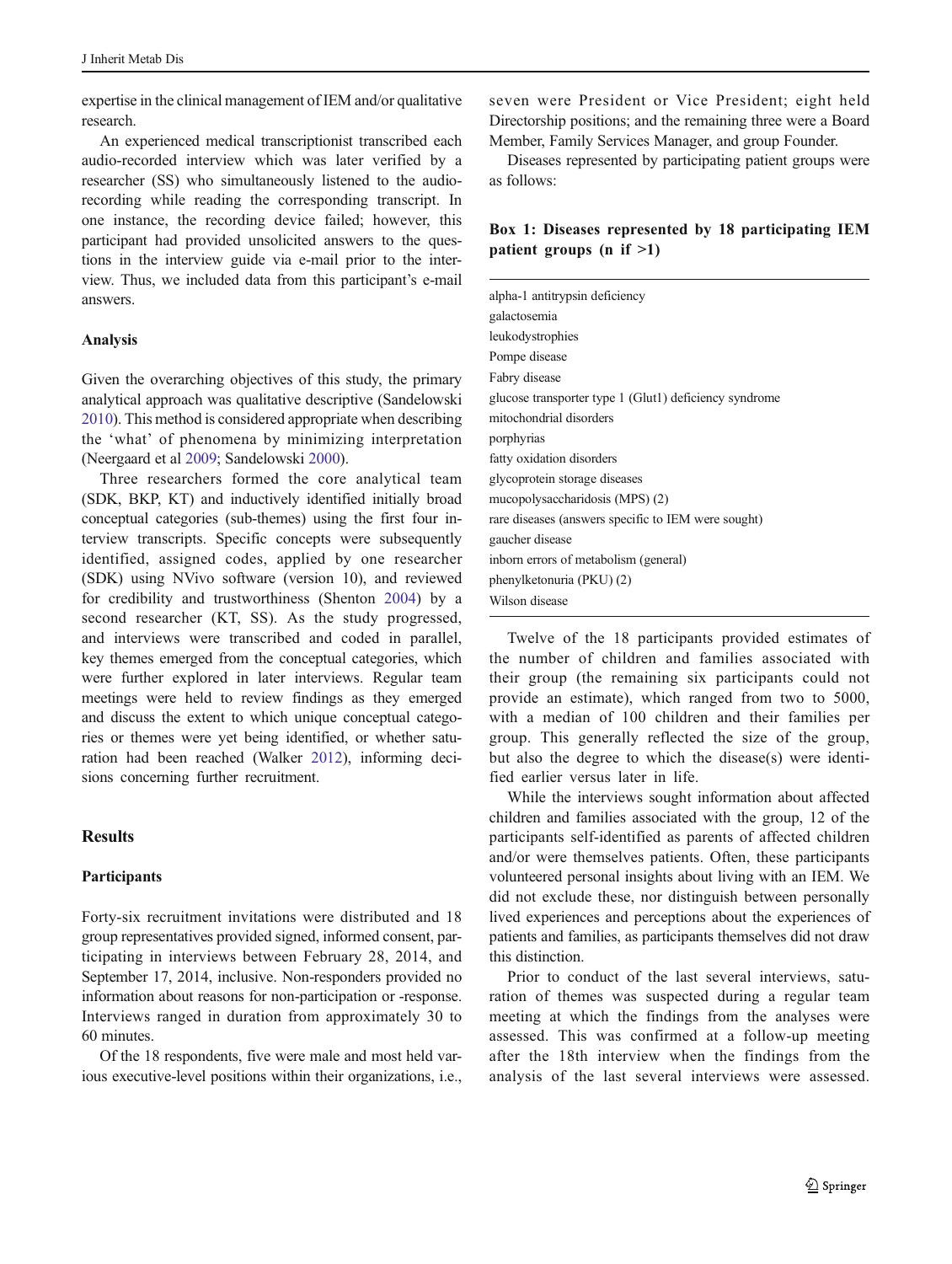Recruitment was subsequently ended on September 17, 2014.

# Child and family experiences with IEM: perspectives of patient groups

Despite heterogeneity within and across diseases in the patient group representatives' perceptions about the experiences and priorities of patients and their families, we identified three key themes bearing relevance to the full set of 18 interviews: coping with uncertainty and the unknown; the challenges accompanying an affected child's major life transitions and; the collective struggle for improved outcomes and interventions that rare disease communities navigate. Sub-themes (based on the conceptual categories in the coded data) were also identified and are described as they appear within the key themes.

# Coping with uncertainty and the unknown

This theme emerged generally, as participants described the daily lives and experiences of children and families (Box 2, [1a–b]). Often, the unknown was associated with challenges surrounding the diagnosis—generally a series of intense experiences for families (Box 2, [2a]). Some participants highlighted lengthy delays and/or misdiagnoses as acute exacerbations of distress (Box 2, [2b]), or contributors to a catastrophic outcome (Box 2, [2c]).

Following diagnosis, uncertainty about the child's prognosis and future was a common experience. For families whose children had diseases with neurocognitive manifestations, for example, challenges dealing with uncertainty regarding how the child would be affected in the longterm were described (Box 2, [3a]). In addition, for those whose children had diseases that were progressive and terminal, uncertainty about the child's mortality was highlighted (Box 2, [3b]).

Often, uncertainty was made manifest through interactions with the health care system and health care providers. While this was commonly described with respect to primary and emergency care, even among specialist physicians, some participants described perceived uncertainty (Box 2, [4a]) reflecting the many remaining 'unknowns' about rare diseases like IEM (Box 2, [4b]). Nonetheless, participants also expressed recognition that health care providers cannot be expected to have an in-depth understanding of all rare diseases (Box 2, [4c]).

Some participants described strategies for managing uncertainty and the unknown, including becoming self-informed (Box 2 [5a]); gathering with other affected families for support and information (Box 2, [5b]) and; educating others about the disease (Box 2, [5c]).

# Box 2: Coping with uncertainty and the unknown example quotes

#### Sub-theme 1: Dealing with the unknown (in general)

- [1a] Participant (06): "*I think for me* [the most important impact on daily life is] the unknown. Because like… you don't know what the future's going to hold. That's hard.^
- [1b] Participant (12): "One of the things that people find so difficult to deal with is the uncertainty and the unknowing, sort of thing..."

#### Sub-theme 2: Uncertainty concerning diagnosis

- [2a] Participant  $(03)$ : "So, you know there's the challenges once you get diagnosed, but there's all those challenges before you were diagnosed, and you know, often people go through a couple of years and several specialists until they get the diagnosis."
- [2b] Participant (17): "... it's my feeling that [the disease] is a very under-diagnosed rare disease just because of the misdiagnosis for 5 years for my son… .. And there's so many stories that are even worse than that. $\ddot{ }$
- [2c] Participant (05): "... quite often infants were actually diagnosed after they had passed away… I can't imagine being a parent who goes through that."

#### Sub-theme 3: Unknowns about the child's prognosis and future

- [3a] Participant (06): "I think just overall just the not knowing what to expect and you're hoping, you know, like I'm hoping my son gets through high school. And I'm hoping he gets a diploma, and if we can get him there I'll be thrilled, you know. I'm not looking at college, I'm not looking at university or anything for him, but I'm hoping that maybe he can be responsible enough that he can do something. Maybe in the trades, maybe with his hands, and maybe we can set him up in his own business. So, but that's kind of a hard reality..."
- [3b] Participant (16): "A lot of people want to know like, 'When is, you know, when is my child gonna die?'… Some doctors will say, 'Well you know, a kid with [the disease] is gonna die, you know, between the ages of five and 10.' So then like, every year you know, the birthday is not something that is a happy celebration for these families… [they] want to know 'When is this gonna happen?' And just the unknowns about that. $\dot{ }$

#### Sub-theme 4: Uncertainty among health care providers

- [4a] Participant  $(10)$ : "Well the primary care system has no idea... And then even in the smaller clinics throughout the country, you know, they may only have one patient with [the disease]. And so even though they're the specialists, they don't know everything."
- [4b] Participant  $(01)$ : "I think there's a lot to be learned yet... there's very little research between symptoms—in general, between symptoms and between [biochemical] levels."
- [4c] Participant (02): "I get it; there are 7000 rare diseases, and nobody can be an expert on all of them."

#### Sub-theme 5: Strategies for coping with the unknown

[5a] Participant (16): "In most cases the families... very quickly become the expert… I think just trying to understand the disease, becoming the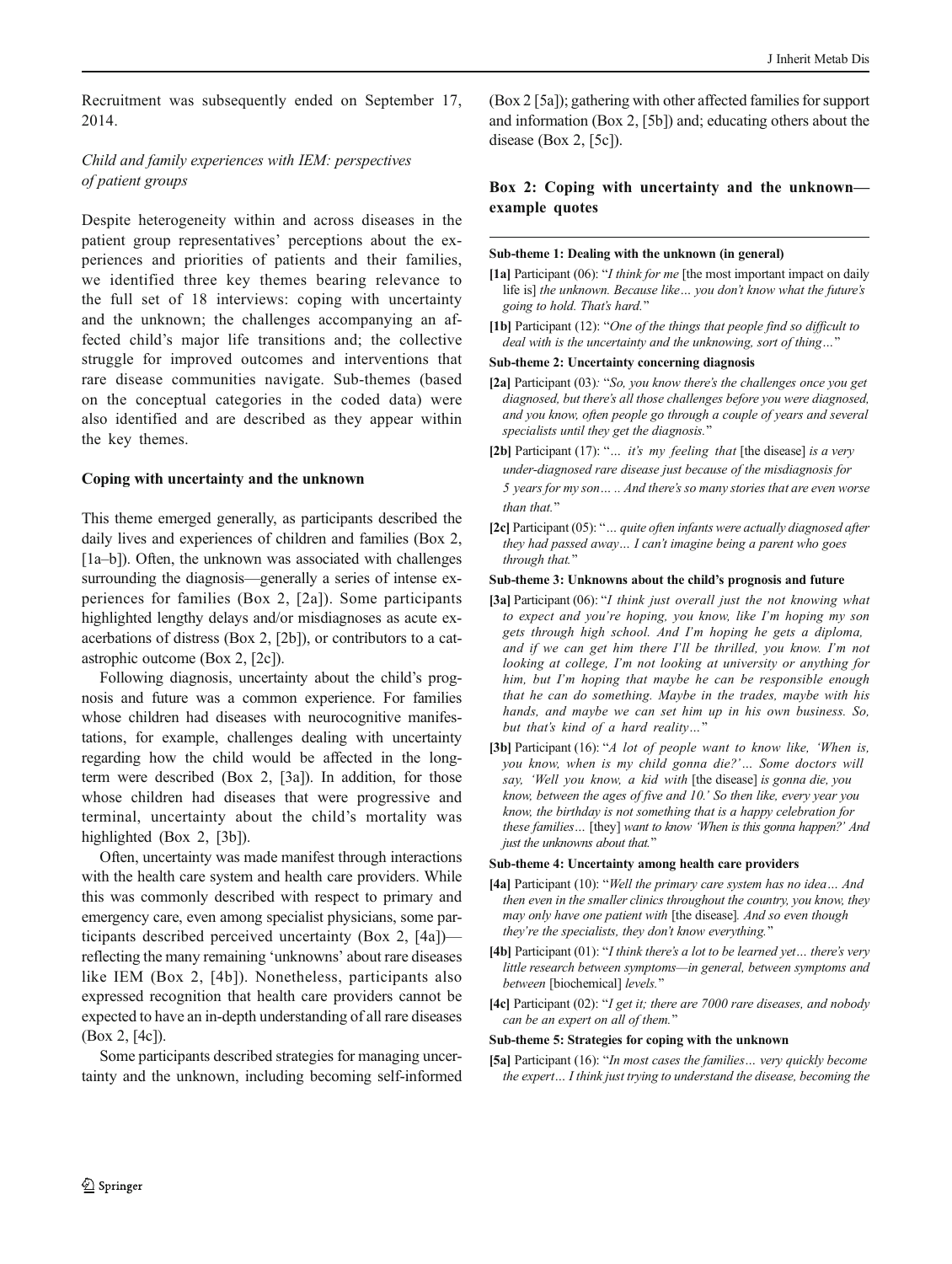expert and being able to advocate and share and raise awareness about their disease locally is probably the hardest thing..."

- [5b] Participant  $(01)$ : "I mean at the best, the best we can do at our end is to try to match families together so that they can share information and you know talk to somebody who has the disorder and you know understand what they do and how they cope."
- [5c] Participant (17): "I go in to my family doctor and whenever he's got a student in with him we sit down for 15 min and I educate him on [the disease]... But this is part of raising awareness, 'I'll teach you about a rare disease so that maybe 1 day in your life, if you come across these symptoms you'll remember', right?"

#### Child's life transitions

Experiences and challenges in the daily management of an affected child's health and well-being featured prominently in the interviews—particularly those surrounding the child's life transitions. One of the first of these transitions is entrusting the child's care to others who may not fully appreciate the gravity of the disease, often at the age when the child begins daycare (Box 3, [1a]). Sometimes, these challenges result in a change to the family dynamic, as a parent may have to give up his or her career to become a full-time caregiver (Box 3, [1b]).

Extending from this was the concept of introducing the affected preschool child to the peer group. Depending on the child and the disease's manifestations, these were described variably; one self-identified parent of a child with a disease causing immunocompromise described organizing a lowimmunity playgroup at her local community center to support her child's socialization, and the emotional response from one of the mothers in attendance (Box 3, [1c]).

As children transition to school, concerns around the transfer of care, disease management, and social development continue (Box 3, [2a-b]). Likewise, depending on the manifestations of the disease, variable social and emotional challenges were described (Box 3, [2c]).

During the adolescent transition, social challenges were often described as being more acute; one selfidentified parent's adolescent son with a progressive disease described the limitations imposed by the condition and the challenges this introduces for sustaining longterm, meaningful friendships (Box 3, [3a]). On the other hand, adolescents with IEM for which self-management must be actively adopted into adulthood face different social challenges (Box 3, [3b]).

Finally, as adolescents 'age out' of pediatric health care, they must navigate health systems that are often perceived as being unprepared for managing those with IEMs who live as long as many now do (Box 3, [3c]).

#### Box 3: Child's life transitions—example quotes

#### Sub-theme 1: Early childcare and social development

- [1a] Participant  $(08)$ : "... when you're also dealing with like daycare providers—and they've got a lot of kids they're dealing with—and how do you make sure that your child is getting what he or she needs at the daycare?"
- [1b] Participant (15): "I know it's something my family personally has faced; the quandary of needing to work but not being able to because of the severe needs, you know, the high needs and the maintenance needed at home with the condition."
- [1c] Participant (07): "And this mum... came in crying... I said 'You know what, like, if this is causing you too much stress…that's not my intention'… she just kind of burst out crying and hugged me and she said 'Oh my god, no. I'm so happy,'she said, 'my daughter is 4-and-a-half [years old] and this is the first time she's ever been with children'.'

#### Sub-theme 2: Transition to school

- [2a] Participant  $(07)$ : "You know you've just got the daycare all on board [with managing the disease], and you're done daycare, and now you're going into the school system. It's just over, and over, and over, and over again."
- [ $2b$ ] Participant (15): "...often [the symptoms] our children experience are difficult for others to detect. So that's always a concern for parents, you know, in the school setting or any kind of setting outside… especially when someone else is filling that caregiver role you know either at school or the parents are at work and things like that."
- [2c] Participant (06): "... he'll [the participant's affected son] come home and he'll say 'Mummy, I just walked away from them [other children] because, you know what? They're not nice and I don't need them as friends', you know… because his speech isn't where it should be it makes him very hard to understand and that causes a lot of social, you know… no, not social issues; but he couldn't express himself in the beginning…^

#### Sub-theme 3: Transition through adolescence

- [3a] Participant (12): "One of [the participant's son's] big challenges—and I think it is for a lot of the kids—is socializing… [he] had a really close friend, but unfortunately he moved away. And kids are really good with him, but no one who'll come over and play. I don't blame them. I know back when they were 9 or 10 they wanted to play baseball; [he's] not playing baseball. And they're at the age where they talk really quick and they do things really quick and [he's] in a wheelchair now and, you know. So, like I said they're always incredibly friendly but there's nobody who would come over and watch a movie with him."
- [3b] Participant  $(09)$ : "I think the only adherence issues we see, as a rule, tends to be at the moment of transition, and the young people being fed up with being told what to do and saying that they're going to make their own decisions and not adhere to the diet or to the medication because it's their choice."
- [3c] Participant (13): "... you know a lot of the children... are now, as it were, the oldest children who've ever lived with these conditions… So, there's no experience of how you provide services and support for people in this position; essentially you're making it up as you go along…^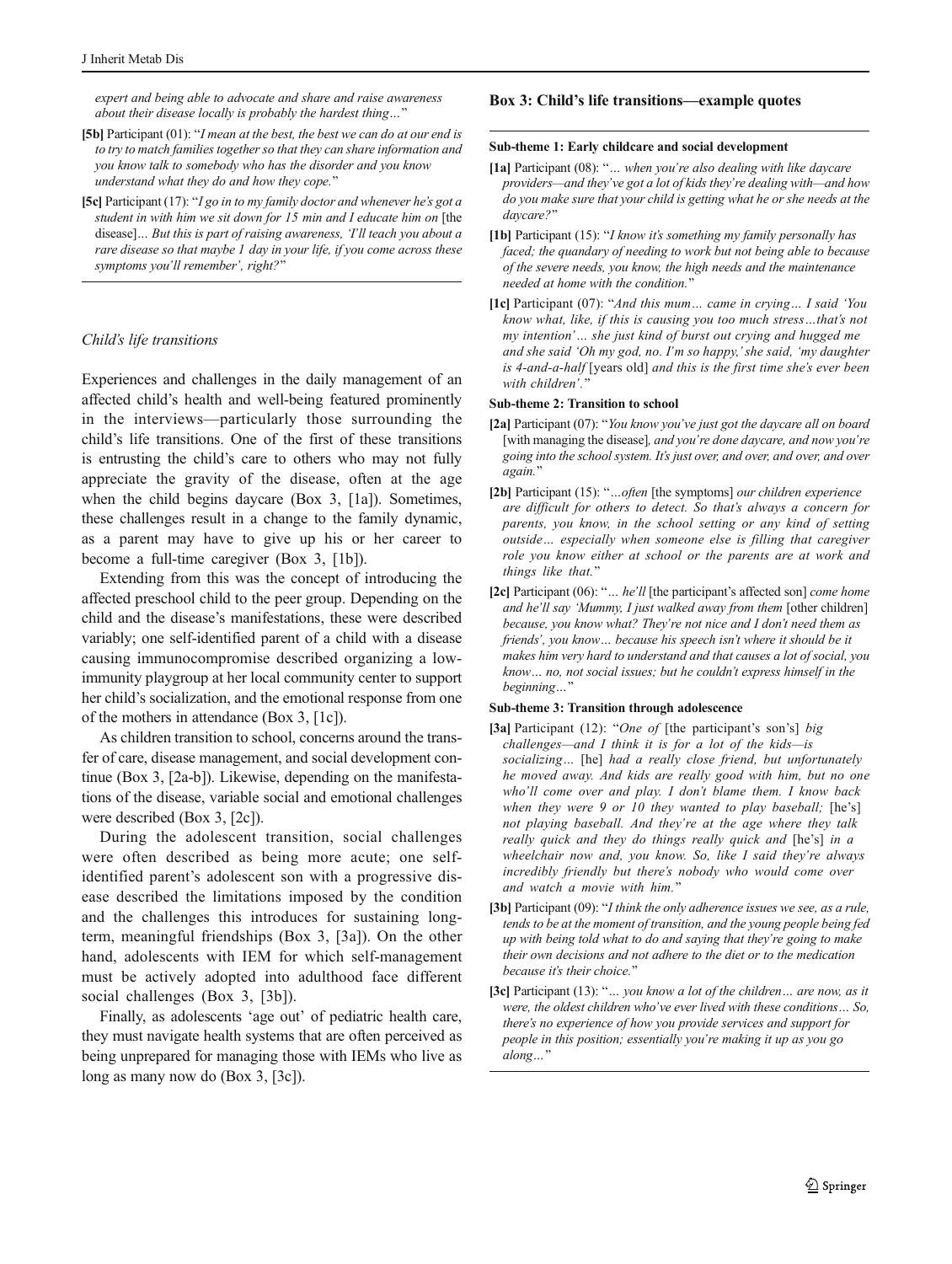Struggle for improved outcomes and interventions

A third, overarching theme was the collective struggle that families living with IEM and their respective disease communities navigate in pursuit of improved interventions and outcomes. While not always stated explicitly, this finding emerged when considering the interviews in juxtaposition with one another. For instance, the concept of access to health care resources was described variably by different group representatives, e.g., while some participants perceived their disease communities as having limited access and/or resources (Box 4, [1a]), others described having celebrated important progress in research and treatment availability (Box 4, [1b]).

Advances in communication—most notably internet and social media—were often credited as an important driver of progress in the struggle for information and interconnectedness. For example, information on the internet was sometimes described as an important resource for the undiagnosed (Box 4, [2a]), or as means for empowering parents with information about their child's diagnosis (Box 4, [2b]). Most often, participants credited internet and social media with providing improved opportunities to connect with other affected families effectively reducing geographic distance as a communication barrier and isolating factor (Box 4, [2c]). Though, while the internet has brought progress, it was also acknowledged as a potential source of misinformation (Box 4, [2d]).

Notably, information gathering using the internet was linked to communication with health care providers (Box 4, [3a])—an important part of achieving better outcomes. Some participants described situations where parents necessarily become 'expert patients' (by proxy) (Box 4, [3b]), while others offered suggestions for improvements to communication between parents, health care providers, and health systems (Box 4, [3c]).

By extension, participants sometimes highlighted the need for specific improvements in health services, such as better care coordination to improve access, and even quality of life (Box 4, [4a]). One self-identified parent described an inpatient hospital experience during which her affected child was repeatedly moved from room to room, and the distress this caused (Box 4, [4b]). This experience suggests that some important, patient-centered changes to health care delivery for families living with IEMs and other rare diseases may be neither complex nor expensive.

Concerning therapeutic interventions more specifically, availability, management, and/or effectiveness were addressed by all of the participants—often offering insight into progress that has been made toward understanding and treating a particular disease. While some (though, few) participants reported a perceived lack of interventions to treat the disease of interest (Box 4, [5a]), those for whom specific treatments were available sometimes described barriers to access and/or adherence; these included costs, regulatory approvals and insurance

coverage (including variability across jurisdictions), side effects, and the rigour and/or intensity of the regimen (Box 4,  $[5b-c]$ ).

For those with access to treatments, challenges managing the administration of these were commonly described; nonetheless, these challenges were consistently minimized alongside gratitude for and/or the positive aspects of having treatment available (Box 3, [5d]). As it concerned the concept of treatment effectiveness, there was unsurprisingly wide variation with some treatments described as being minimally effective, while others were described as having apparent potential for transformative effectiveness (though, not necessarily in all patients) (Box 3, [5e]).

# Box 4: Struggle toward improved outcomes and interventions—example quotes

#### Sub-theme 1: IEM disease communities: challenges and successes

- [1a] Participant  $(01)$ : "So the challenge for these people, first of all you know, to get a diagnosis. Second of all, to get a physician who is informed about it… the kind of questions we often get… are, 'I have this disorder' or 'I believe I have this disorder. I can't get a physician to go through the process of diagnosing it. Please help me find a physician.' They almost always end with that, 'please find a physician'. And you know we've been working for over 2 years to try to get a tiny network of physicians across [the country] who could provide some level of support. And so at this point we have, I think, four who are aware. I think four or five physicians that would see patients with [the disease]."
- [1b] Participant (18): "So yeah, I just think that right now the [disease name] atmosphere is very, very positive and there's a lot of support from all the pharmaceutical companies that have treatments out there. You know, we do our best to provide what we can as well, and doctors are very giving of their time to patients so they don't feel like they're just pushed through the system, yeah... So, I would, I'd probably say, it's probably more positive than negative out there! [laugh]"

#### Sub-theme 2: Role of the internet and social media

- [2a] Participant (02): "... many of the adults that we know of diagnose themselves from information on the internet, and went to the doctor and said,  $T$  think this is what I have."
- [ $2b$ ] Participant (16): "Yeah, and things now with social media are so different than they were… families that talk about 'Well, when we got the diagnosis, you know, we had to go to the library. You know, we didn't have Internet at home; we didn't have a computer. You know, you couldn't Google it. You had to get this big medical textbook out.' But now families are going to Facebook and they're finding families on Facebook before they're finding the [rare disease patient group]."
- [2c] Participant (13): "If you've got a condition which is a rare... you may be the only patient for miles around who has that experience. But with, you know, Facebook and things like that, you can be part of a group which can have members all 'round the world... it can help to reduce the sense of isolation that comes for families who are dealing with conditions which are poorly recognized and little understood."
- [2d] Participant (09): "... what we do find is sometimes that the newspapers don't do us any favours. And even the Facebook groups one person will claim that… their child's had a treatment and it's wonderful and they're cured and they're so much better and they're going to school and they haven't been to school for months. But we know, sort of, from the outside, that that will only be a short-term thing and that at some point they will be ill again."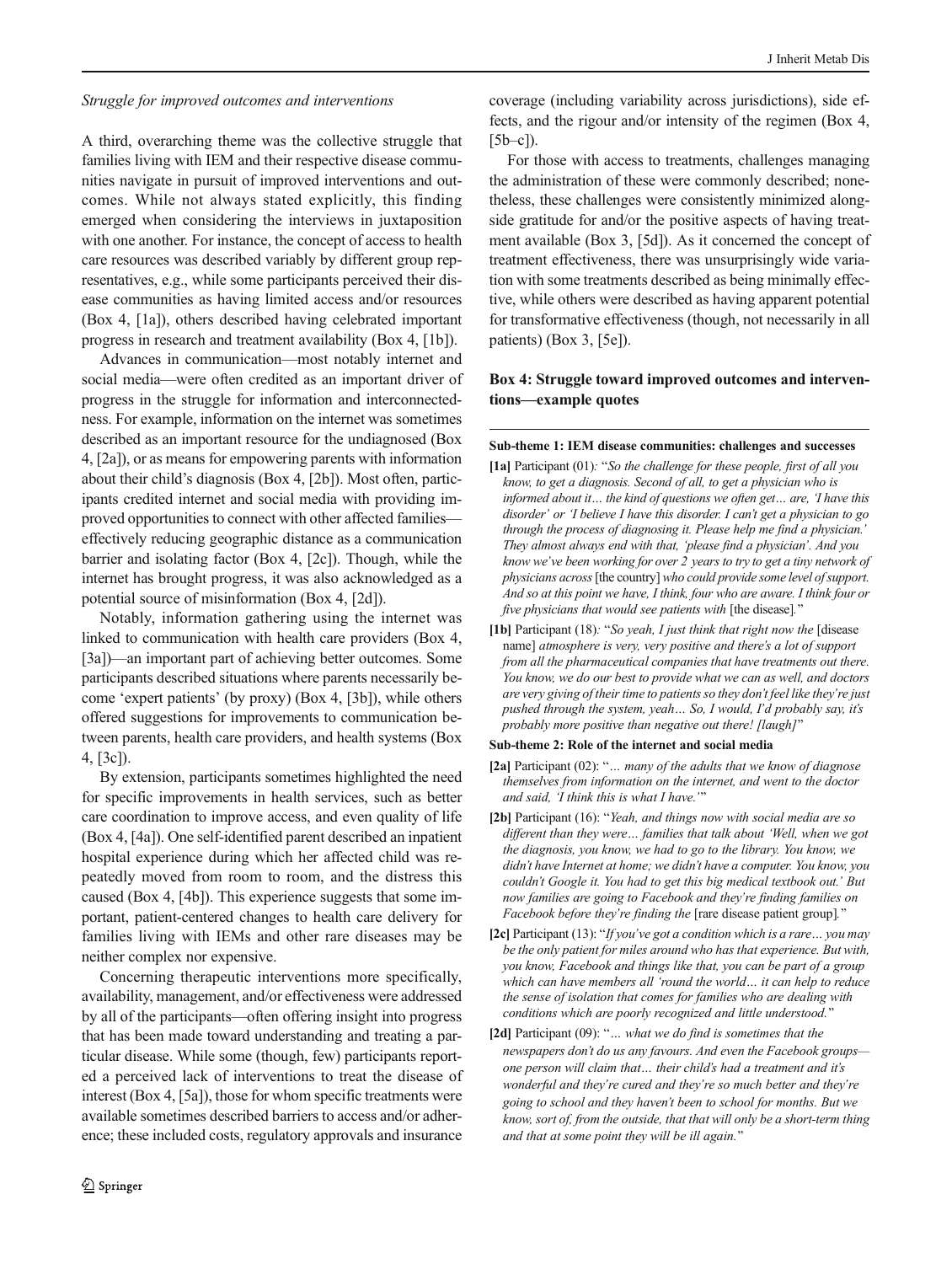#### Sub-theme 3: Importance of communication with clinicians

- [3a] Participant  $(12)$ : "... of course, with the electronic age there's a chance for parents to learn way more. You can read the journals, you can hit all the updates and abstracts, etcetera, and you may not necessarily understand it but you can write it down and then regurg[itate]. Yeah, so I think parents can be fantastic resources, and I think doctors… are very receptive to hearing from patients and you know at least listening to it and going, 'Okay, that makes sense', or 'No, that's not [correct].''
- [3b] Participant  $(16)$ : "I think just being able to admit when they don't know enough about this disorder, you know, because not all physicians are willing to accept that usually the mum and dad know more about this particular [disease]… it's very common that as a parent you are going to know more. You know, and to just be able to willingly learn, you know, from the parent and listen to them, because these kids with [the disease] don't always present the same way."
- [3c] Participant (03): "... electronic records aren't really being used as much as they should, or not at all in some places, and so you could even be at that hospital a lot and they won't even be able to pull up all the information. So yeah, that's an issue… people go in and they have to explain the whole situation to people who really don't understand what they're talking about."

#### Sub-theme 4: Suggestions for improved health care

- [4a] Participant  $(03)$ : "And I mean, I think everybody who has a child with a complex medical condition like this would benefit from having more coordination. You know, being able to go into a clinic and see several specialists in one day, for example those kinds of things. And that really doesn't happen right now. So, you know it's a lot, and the burden of getting to all these appointments is huge.'
- [4b] Participant (06): "... like in a matter of three days that [hospital] room had become my home, you know? And that was where I'd stay, and I never left my son's bedside. And then when they'd tell me we were moving, like, my heart would just sink and I'd almost be in tears over it because I couldn't handle any more change… and that was very, very difficult as a family… I know other parents have said the same thing  $\mathit{too} \dots$ "

#### Sub-theme 5: Struggles and progress in treating the disease

- [5a] Participant (01): "Yes, well you know, there are no treatments. There are some things that this particular family… already found, you know, doesn't help in their family. So there's no treatment...'
- [5b] Participant (04): "For many families, access to treatments are a struggle. Every [jurisdiction] is different but many patients do not have access to the formulas… foods or medication that they need to best manage [the disease] and minimize the neurocognitive damage."
- [5c] Participant (13): "Then there's the demands of the treatment regime—where there is a treatment regime available. You know, a lot of inborn errors of metabolism don't yet have a therapy, but hopefully will do as the process continues. And then there's the uncertainties about access which can produce stress and anxiety, not just in the affected individual but also in the rest of the family. So, you know you can imagine the situation: if you know there's a therapy coming through the licensing process, I mean, are you going to be able to access it? And are you going to be able to access it in a timely manner before your disease has progressed to the point at which, you know, you are severely constrained in what you can do?"
- [5d] Participant (03): "... you know, some people travel to the hospital 3– 4 h each direction. I mean that happens, right? So, some people, that's taking 12–13 h; 14 h a week. So yeah, I mean, I would consider that onerous. But the great thing is most people don't really see it that way. They're grateful to have the option. $\ddot{ }$

[5e] Participant (16): "... it's fascinating looking at those three [children], you know—one who got the drug at two [years old], one who got the drug at one [year old], one who got the drug at, like six weeks… A huge major difference… of course, it's so hard to demonstrate effectiveness because of the small numbers of patients, and… how come the treatment's working on one kid and not in another? It's just so hard, right?"

# Discussion

A rich variety of children's and families' experiences, needs, and priorities were described by IEM patient group representatives with many of the concepts being represented by the key themes of coping with uncertainty, managing a child's life transitions, and the collective struggle for improved outcomes and interventions.

Similar themes have emerged in the relatively scarce qualitative literature addressing patient and family experiences with IEMs, such as Dimond's study of adult patients with mitochondrial disorders in which experiences that typify uncertainty were highlighted ([2013](#page-8-0)). Similarly, de Ru and colleagues describe the importance of a diagnosis in easing distress associated with the 'unknown' in parents of children with Mucopolysaccharidosis type I (MPS I) ([2012](#page-8-0)). Likewise, an accurate and timely diagnosis is documented elsewhere as an important outcome for reducing the burden of uncertainty for rare disease patients and families (Botkin et al [2010;](#page-8-0) Groft and Posada de la Paz [2010\)](#page-8-0). Thus, our findings support the notion that achieving a diagnosis is itself a priority for patients and families and thus is an important component of patientoriented care for rare diseases.

Our findings also suggest that patient self-organization is important for both mitigating uncertainty and driving progress toward improved treatments and outcomes for rare diseases. While this finding is, at least in part, a function of our participants' roles within these groups, a growing literature examining rare disease patient self-organization reinforces it, suggesting that patients and families are less isolated and more empowered when they gather to share experiences and strategies for overcoming challenges (Aymé et al [2008](#page-8-0); Hall [2013\)](#page-8-0). Indeed, rare disease patient groups, social networks, and supportive resources have been described as critically important to the experiences of affected children and families and the progress of rare disease communities (Humphreys [2012;](#page-8-0) New York-Mid-Atlantic Consortium for Genetic and Newborn Screening Services [2009\)](#page-8-0). Notably, the role of for-profit industry in these activities should not be overlooked; rare disease patient groups often form strong relationships with the well-financed pharmaceutical industry (Phillips [2013](#page-8-0)). To moderate these relationships, there may be resource-efficient ways that health care providers can support IEM patient groups with less potential for conflicted interest.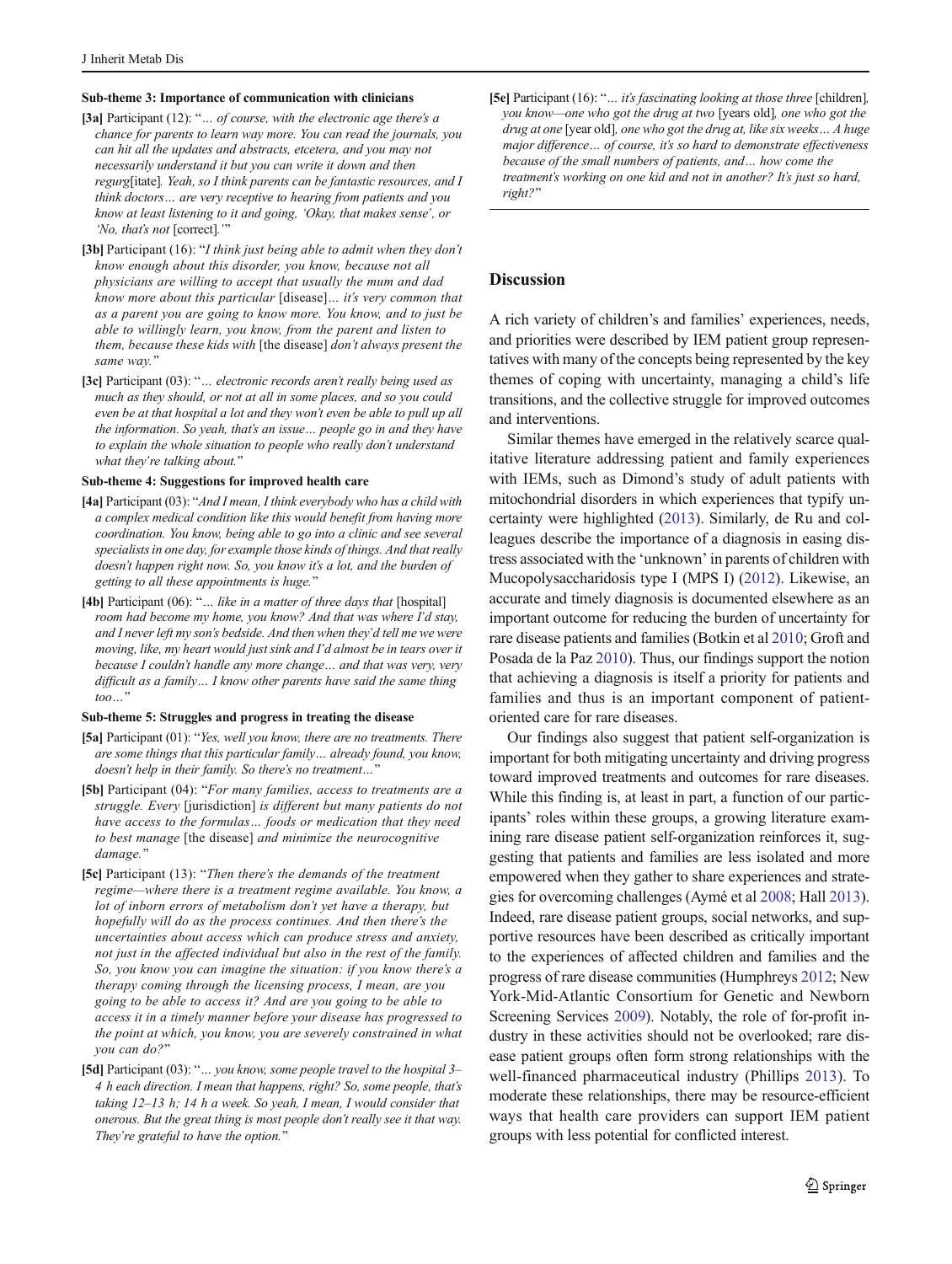Finally, we identified challenges associated with supporting an affected child through life transitions, consistent with other studies: Ievers-Landis and colleagues report on adherence to diet for phenylketonuria (PKU) patients as being particularly problematic in adolescence [\(2005\)](#page-8-0). Similarly, qualitative work involving patients with PKU found that the social transitions across the lifespan were particularly challenging for those affected (Vegni et al [2010\)](#page-8-0), and a study of children with Niemann-Pick disease identified the ages of 10–16 as being especially challenging socially (Henderson et al [2009\)](#page-8-0). In addition, there is a growing literature addressing the transition of adolescents from pediatric to adult health care (Gleeson and Turner [2012;](#page-8-0) van Staa et al [2011;](#page-8-0) Zurynski and Elliott [2013](#page-8-0))—some of which is specific to rare-diseases, including IEM (Mutze et al [2011;](#page-8-0) Simoes et al [2014](#page-8-0)). Nonetheless, literature describing earlier life transitions, e.g., children entering the educational system (Mescon and Honig [1995\)](#page-8-0), seems to have received less attention. Our findings highlight the need for additional research addressing these earlier transitions, perhaps focusing on synergies between health and educational systems in supporting children with IEM and their families.

#### Strengths and limitations

One of the strengths of this study is its qualitative portrait of child and family experiences from many families living with a wide variety of IEMs. However, this breadth of experiences may come at the cost of depth, possibly overlooking unique, and very important, concerns that one or more rare disease communities may have.

The study's breadth may have also introduced other limitations, i.e., experiences living with IEM were sought via patient organizations rather than from the families themselves. Since many participants incorporated personal insights and experiences alongside their perceptions of the experiences and priorities of others, this limitation was mitigated to some extent. Interviewing representatives of patient groups also brought a unique perspective that included, for example, insights about progress of entire rare disease communities. On the other hand, the study's findings do not differentiate subjective, lived experiences from the objectively observed experiences of others.

Another potential limitation introduced by the study's reliance on patient group representatives is the absence of any description of the experiences of those families for whom no patient groups exist, or those who choose not to participate in patient groups. While some reasons for group participation were described by this study's participants (i.e., information, interconnectedness), it is not known why some families choose to participate in IEM patient groups while others choose to abstain from involvement. Studies examining reasons for patient group participation in other disease communities suggest that positive attitude and perceived control may be factors associated with patient group participation (Van

Uden-Kraan et al [2011;](#page-8-0) Voerman et al [2007\)](#page-8-0). Nonetheless, it must be acknowledged that any factors associated with nonparticipation in IEM patient groups could also be associated with unique experiences and priorities that were therefore not captured by this study.

## Conclusion

An improved understanding of the child and family experience living with IEM is an important part of ensuring that health care and other social services are prepared to adequately support affected children and families. Participant suggestions for improving care present an opportunity to consider concrete ways of providing this support, e.g., improved coordination of health care and a more collaborative, patientcentered approach to communication between clinicians and patients/families. Notably, some of these practical suggestions may also be cost-effective.

Ultimately, recognition of the challenges associated with uncertainty, managing a child's transitions through life, and the struggle for improved interventions and outcomes can help health care providers consider other practical approaches to supporting families living with IEM, as well. For instance, clinicians can more intentionally recognize and work to reduce the uncertainty that families struggle with by being transparent in communicating what is and is not known and/or understood about the disease and its treatment. Similarly, health care providers may be able to offer support to families by suggesting coping strategies and resources for managing the child's life transitions. Finally, the health care provider may often have a role to play in facilitating connections between families who could benefit from the support of one another.

Acknowledgments A great many thanks go to the patient group representatives who took of their time to inform the work of this study and provide valuable and important insights. The dedication and priority they place on research in support of patients and families living with IEM were clearly demonstrated by their enthusiastic and invaluable participation and contributions.

The study was partially funded by the Rare Disease Foundation (RDF). In-kind support was provided by the Canadian Inherited Metabolic Diseases Research Network (CIMDRN) which is funded by the Canadian Institutes of Health Research (CIHR, grant TR3-119197) and administered by the University of Ottawa.

Thanks also go to Ms. Elaine Parker for transcribing the interview recordings.

#### Compliance with ethics guidelines

Conflict of interest None.

Animal rights This article does not contain any studies with animal subjects performed by the any of the authors.

Open Access This article is distributed under the terms of the Creative Commons Attribution 4.0 International License (http://